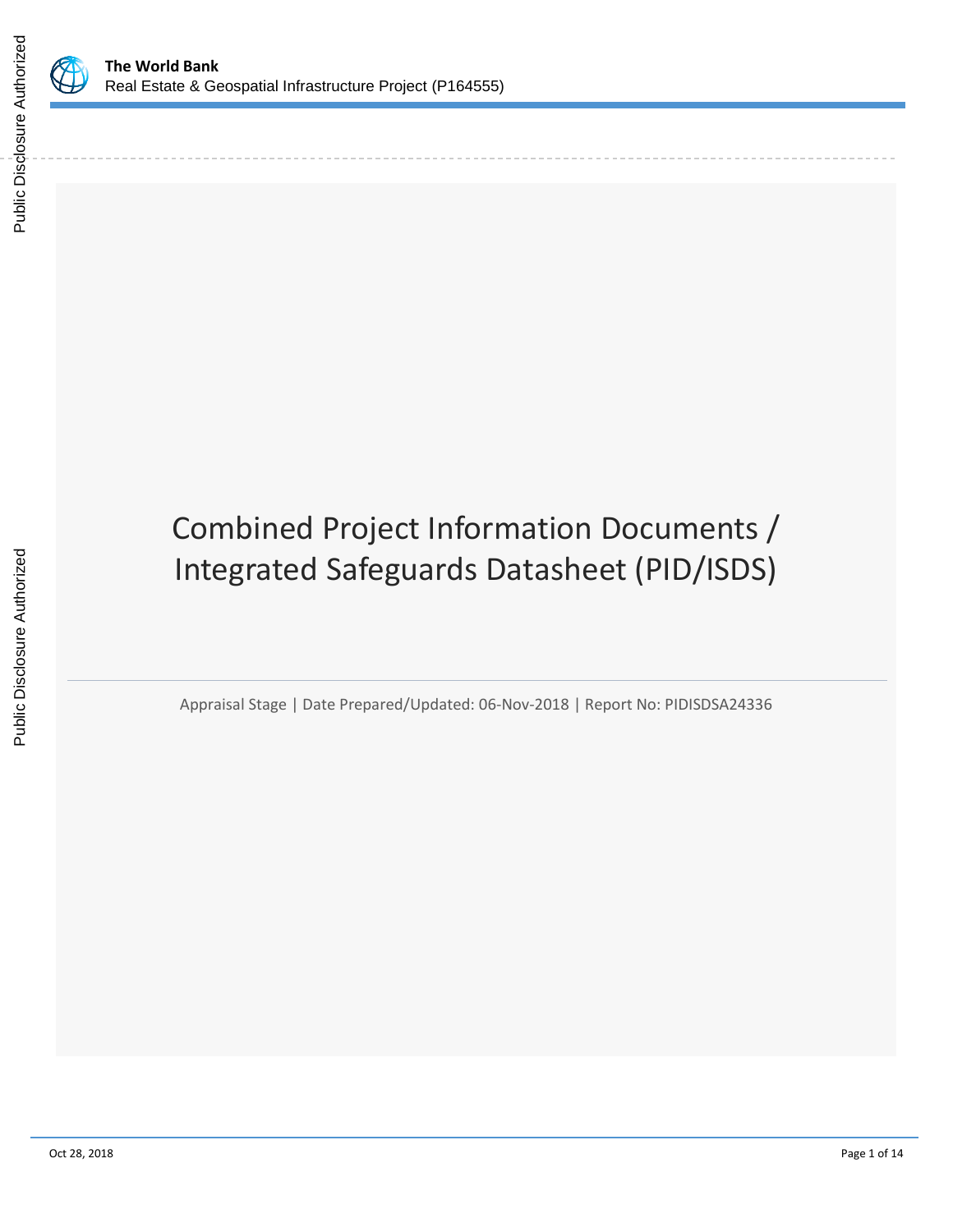

# **BASIC INFORMATION**

#### **OPS\_TABLE\_BASIC\_DATA A. Basic Project Data**

| Country<br>Kosovo                                                  | Project ID<br>P164555                          | Project Name<br>Real Estate & Geospatial<br>Infrastructure Project                                       | Parent Project ID (if any)                                                            |
|--------------------------------------------------------------------|------------------------------------------------|----------------------------------------------------------------------------------------------------------|---------------------------------------------------------------------------------------|
| Region<br>EUROPE AND CENTRAL ASIA                                  | <b>Estimated Appraisal Date</b><br>05-Nov-2018 | <b>Estimated Board Date</b><br>18-Dec-2018                                                               | Practice Area (Lead)<br>Social, Urban, Rural and<br><b>Resilience Global Practice</b> |
| <b>Financing Instrument</b><br><b>Investment Project Financing</b> | Borrower(s)<br>Republic of Kosovo              | <b>Implementing Agency</b><br>Ministry of Environment<br>and Spatial Planning,<br>Kosovo Cadastre Agency |                                                                                       |

Proposed Development Objective(s)

The Project Development Objective is to increase the transparency and quality of land administration and geospatial data and services.

#### Components

- A: Policy, Legal and Institutional Support
- B: Cadastre Modernization
- C: ICT and Geospatial Infrastructure
- D. Project Management, Capacity Building, Public Outreach, M&E

## **PROJECT FINANCING DATA (US\$, Millions)**

#### **SUMMARY**

| <b>Total Project Cost</b> | 16.50 |
|---------------------------|-------|
| <b>Total Financing</b>    | 16.50 |
| of which IBRD/IDA         | 16.50 |
| <b>Financing Gap</b>      | 0.00  |

#### DETAILS

#### **World Bank Group Financing**

| International Development Association (IDA) | 16.50 |
|---------------------------------------------|-------|
|---------------------------------------------|-------|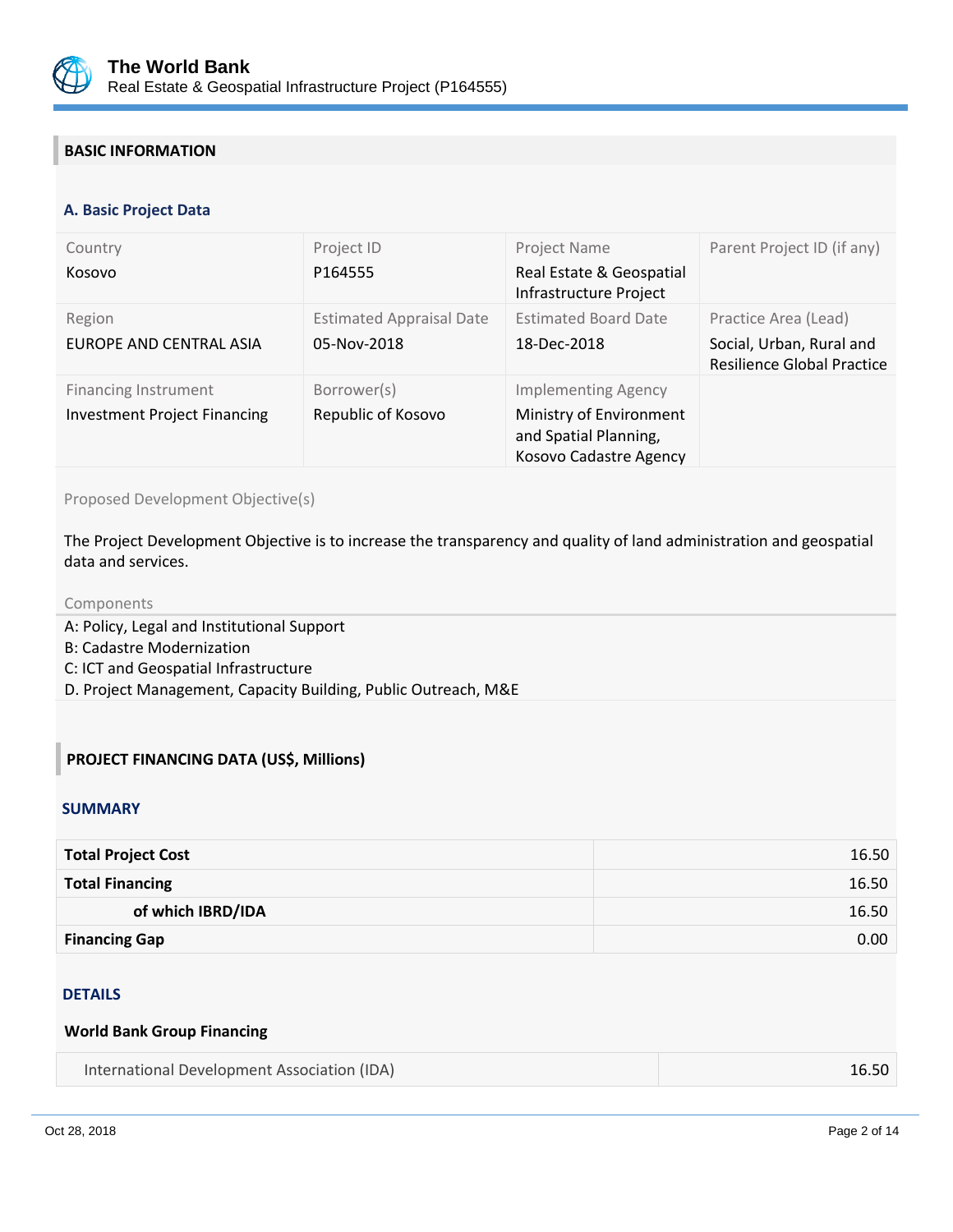

| <b>IDA Credit</b> | 16.50 |
|-------------------|-------|
|-------------------|-------|

Environmental Assessment Category

B-Partial Assessment

Decision

The review did authorize the team to appraise and negotiate

Other Decision (as needed)

#### **B. Introduction and Context**

#### Country Context

- 1. Kosovo is the youngest country in Europe—both based on its new statehood and the average age of its **population—with all the accompanying opportunities and challenges.** In terms of opportunities, Kosovo is a potential candidate for membership in the European Union (EU). In terms of challenges, post-conflict fragility, including lack of full international recognition, continue to hamper Kosovo's growth and development to its full potential. Kosovo's gross domestic product (GDP) grew by an estimated 3.7 percent in 2017, supported by strong domestic demand. Robust domestic consumption drove growth, aided by investment, which was mostly private and included foreign direct investment (FDI) from the diaspora. The negative contribution from net exports has been a feature of growth but was lower than in previous years due to lower oil prices. Consistent with strong consumption and the need to rebalance towards more exportand industry-driven growth, services were the key driver of growth, followed by agriculture, with lower growth of industry.
- 2. **Kosovo's economy shrank during the global financial crisis but so did poverty in absolute terms.** In the postglobal financial crisis period, the Kosovar economy grew consistently above the Western Balkans' average, albeit from a low base and reaching only 11 percent of EU average per capita income in 2015. Kosovo's GDP per capita grew from US\$ 1,088 in 2000 to US\$ 3,562 in 2015. From 2012 to 2015,<sup>1</sup> the poverty rate measured in purchasing power parity (PPP) fell from 5.7 in 2012 to 2.9 in 2015. During the same period, consumption of the bottom 40 percent of the population rose at 3.5% versus 1.6% for the general population, leading to reduced inequality and greater shared prosperity. Despite significant progress, Kosovo is the third-poorest country in Europe, with almost a fifth of the population living below the national poverty line in 2015.<sup>2</sup> Therefore, eliminating extreme poverty and promoting the income growth of the bottom 40 percent will remain important goals for Kosovo. Addressing these challenges requires a complex agenda that would bring together improving the efficiency of and access to public services, increasing the degree of formality in the economy, and creating jobs by supporting private sector growth and development.

 $\overline{a}$ 

<sup>1</sup> The most recent period with comparable data. Source: World Bank Poverty and Equity Brief, Kosovo.

[http://globalpractices.worldbank.org/poverty/Documents/2018SMPEB/Global\\_POVEQ\\_KSV.pdf](http://globalpractices.worldbank.org/poverty/Documents/2018SMPEB/Global_POVEQ_KSV.pdf)

<sup>2</sup>World Bank and Kosovo Agency of Statistics. 2017. Consumption Poverty in the Republic of Kosovo 2012-2015.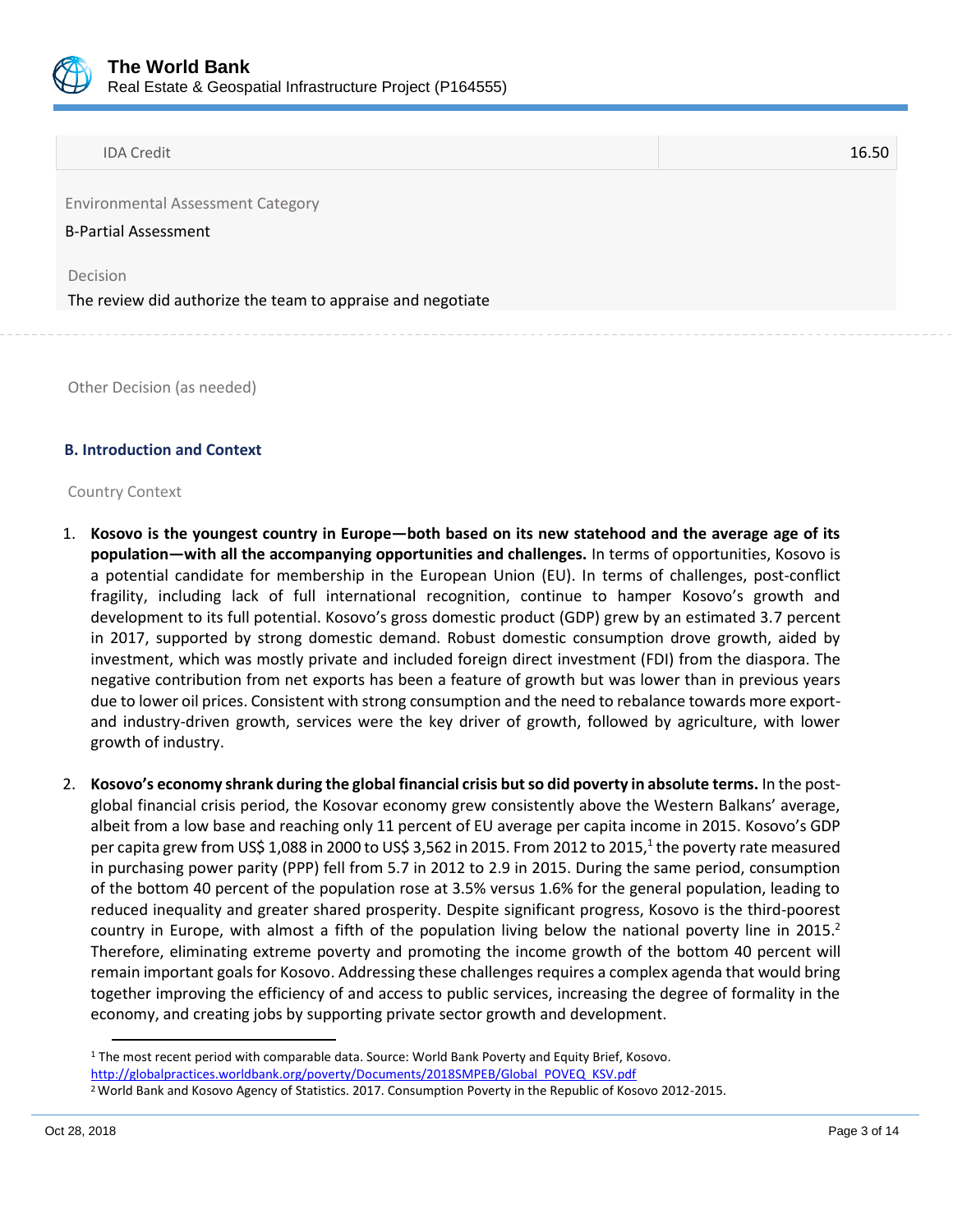

3. **Climate change and related disasters create additional challenges to economic growth and poverty reduction.** Climate projections indicate increasing mean annual temperatures and declining annual precipitation for Kosovo, but simultaneously indicate an increase in winter precipitation associated with flooding. Climatic changes have already caused increase in extreme weather events and related hazards, such as droughts, flash floods, river flooding and forest fires, and these extremes are predicted to become more severe and frequent in the future.<sup>3</sup> Rapid urbanization and building construction, together with poorly regulated land use planning and building standards, have further exposed population to hazards.<sup>4</sup> Also, the agricultural sector is expected to suffer significantly from climate change and related disasters, eventually decreasing agricultural production and related income. The Climate Change Framework Strategy of Kosovo aims to improve climate change adaptation by better controlling land uses and building standards, promoting insurances against property damage, and improving utilization of information. Well disseminated up-to-date cadastre and land register data is essential for fulfilling these goals, while it also provides tenure security to the population during and after climate related disasters.

#### Sectoral and Institutional Context

- 4. **Securing property rights remains critical for improving Kosovo's growth and development as well-defined rights are the cornerstone of a vibrant market economy.** Without a complete and up-to-date cadastre and clearly defined legal rights for men and women, there is significant risk for the private sector and citizens to invest. This, in turn, depresses investment, raises interest rates, and fuels the informal economy. Securing property rights also improves state land management which can help the Government take stock of its assets and release unused or underutilized assets to the private sector. This increases domestic and foreign investors' access to land—an important factor of production—and enhances the allocative efficiency of the economy. Moreover, secure property rights are not only crucial for economic prosperity but also social stability. In a post-conflict country like Kosovo, clear legal rights help stabilize the social situation and facilitate a return to normalcy. One significant challenge involves the ongoing negotiations for the return of pre-1999 cadastral documents that were removed from Kosovo. Overall, the lack of tenure security and accurate, current ownership information hinders potential investments and land market transactions, creates uncertainty, and generates disputes.
- 5. **Since 2011, with the support of the World Bank and other development partners, the land and property sector in Kosovo has undergone a substantial transformation**. Under the Kosovo Real Estate Cadastre and Registration Project (RECAP), the Kosovo Cadastre Agency (KCA) has made considerable progress in introducing a modernized land administration system, securing property rights, and improving the business environment. While achieving these results has taken some time due to the need to build legal and technical procedures for registration and IT system development, RECAP's progress means that future investments in land administration and property rights will progress much more expeditiously now that more solid legal, technical and capacity foundations are in place. The most notable achievements include: (a) a significant improvement in Kosovo's ranking in the World Bank Doing Business Index for Registering Property from 73 (DB 2012) to 34 (DB 2018); (b) systematic updating of cadastral and registration records (called cadastral reconstruction) has taken place in 30% of the priority cadastral zones of Kosovo<sup>5</sup>; (c) increased land market

l

<sup>&</sup>lt;sup>3</sup> Ministry of Environment and Spatial Planning. 2014. Climate Change Framework Strategy for Kosovo.

<sup>4</sup> Ibid.

<sup>5</sup> 30% of priority cadastral zones corresponds to roughly 15% of the territory of Kosovo.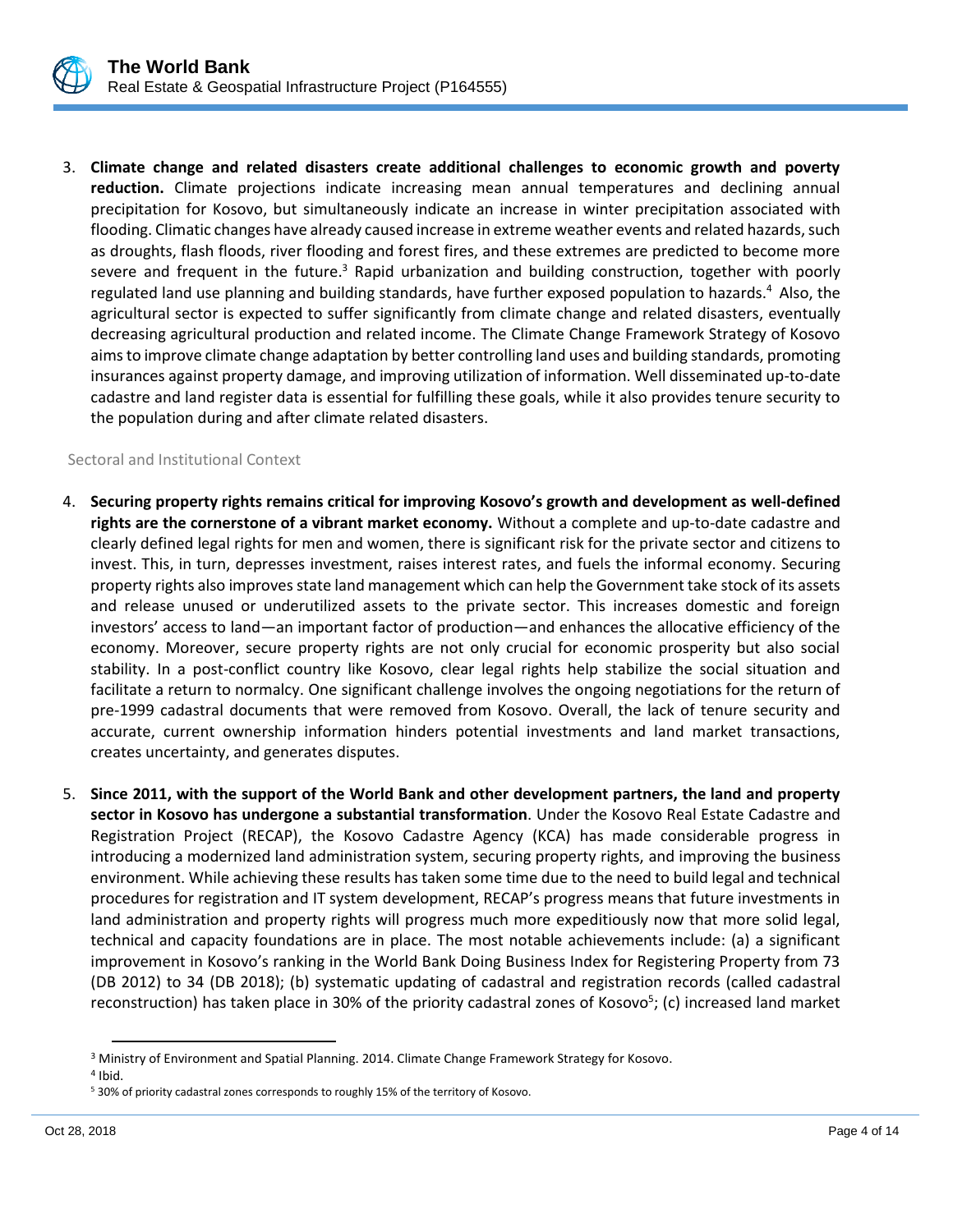efficiency, with the time to register a transaction dropping by 65% from 30 days before RECAP to under 10 days as of December 2017; (d) the development of a centralized IT system, the Kosovo Cadastre Land Information System (KCLIS)<sup>6</sup>; (e) the IT system at KCA now collects and monitors the data for genderdisaggregated property ownership, an important statistic in understanding and analyzing the current situation for women's property ownership in the country; and (f) the introduction of a national spatial data infrastructure (NSDI) with an NSDI Strategy approved, as well as the establishment of a national Geoportal<sup>7</sup> with access to datasets from seven institutions, including the KCA.

- 6. **RECAP has laid the foundation for the next phase of investments and reforms that are planned under proposed Real Estate Cadastre and Geospatial Infrastructure Project (REGIP).** These investments will focus on improving public sector service delivery and strengthening private sector competitiveness through: (a) investments to advance ICT and geospatial infrastructure that improve availability, affordability, and transparency of public services in order to better serve citizens and businesses; (b) further cadastral reconstruction to improve the availability of correct up-to-date cadastral information and thus enhance the security of tenure; (c) policy and legal reforms that help improve the operating environment; and (d) capacity building initiatives to improve decision-making, particularly with the use of geospatial data.
- 7. **An important issue for the land market in Kosovo is the pending return of pre-1999 cadastral documents that were removed from Kosovo.** On the one hand, the missing documents could help complete the records in Kosovo leading to a positive effect on the land market. At the same time, if the process of integrating the cadastral documents is not effectively managed, it could potentially decrease tenure security and cause property market disruptions. Furthermore, it is not possible to estimate the geographic areas that would be affected by the return of the pre-war cadastral documents. At the moment, the impact of the records is expected to be nationwide.
- 8. **The agency responsible for processing the pending return of the cadastral documents is the Kosovo**  Property Comparison and Verification Agency (KPCVA).<sup>8</sup> In December 2016, KPCVA added a mandate, which is to receive and compare the scanned copies of the original pre-1999 cadastral records<sup>9</sup> removed from Kosovo with the Kosovo cadastre. If the documents are not properly integrated into the Kosovo cadastre then the process could potentially lead to decreased security of tenure, particularly for third party bona fide owners, and potential land market disruptions. In the context of Bank-financed investments in the Kosovo land sector, this could affect the sustainability of cadastral reconstruction investments done under RECAP and those planned under REGIP.
- 9. **Even though REGIP Project will not support KPCVA directly, US\$ 0.5 million will be left unallocated so KPCVA could potentially be brought in as the second implementing agency at a later date subject to a Project Restructuring.**  This unallocated amount could, therefore, be used to support KPCVA prepare for the pending return of the pre-1999

 $\overline{\phantom{a}}$ 

<sup>6</sup> KCLIS is operational in 35 out of 38 MCOs in Kosovo. It has not been rolled out in three northern municipalities due to political reasons. <sup>7</sup> Visit the Geoportal at[: http://geoportal.rks-gov.net/](http://geoportal.rks-gov.net/)

<sup>8</sup> The KPCVA is the institutional successor to bodies established to address real property issues in the wake of the 1999 conflict—the Housing Property Directorate (HPD) and the Kosovo Property Agency (KPA). As a result, the KPCVA's original mandate is to complete the return of properties to owners, many of whom were displaced during the war. In August 2018, KPCVA added another mandate to formalize informal transactions that took place between 1989 and 1999.

 $9$  This applies to: (a) private property, (b) private commercial property, and (c) the private property of religious communities. KPCVA's mandate does not include any public property.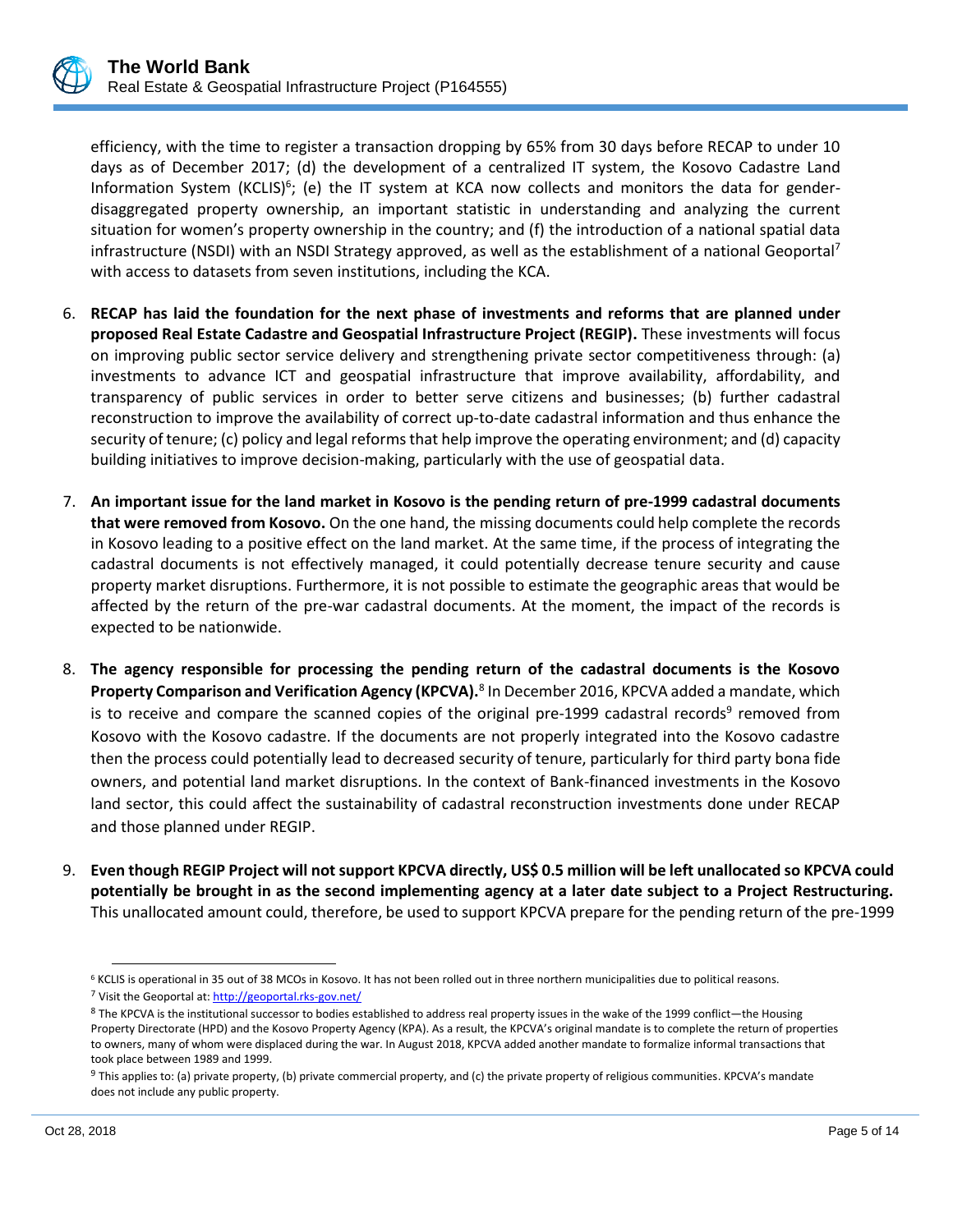

cadastral documents with the aim of avoiding property market disruptions and safeguarding the sustainability of investments made under RECAP and those planned under REGIP.

## **C. Proposed Development Objective(s)**

#### Development Objective(s) (From PAD)

The Project Development Objective is to increase the transparency and quality of land administration and geospatial data and services.

#### Key Results

- 10. The PDO has two main objectives: transparency and quality of land administration and geospatial data and services. Transparency of land administration and geospatial data and services will be measured through greater availability of these data and services because lack of availability leads to low levels of transparency and access in the property market. Similarly, the quality of land administration and geospatial data and services through expanded coverage of these services because low coverage and the resulting lack of data in the IT system and Geoportal hamper the overall quality of data and services in the property market.
- 11. Therefore, the PDO will be measured by four indicators listed below. The baseline and target values are indicated in brackets.

Objective 1: Transparency of land administration and geospatial data and services.

- Number of e-services implemented (0;3)
- Number of datasets available through the Geoportal (10;30)

Objective 2: Quality of land administration and geospatial data and services.

- Number of properties updated, validated, or registered in the digital cadastre register (0; 300,000)
- Target land area in priority cadastral zones with user or ownership rights recorded/updated as a result of the Project (30%; 60%)

## **D. Project Description**

- 12. **The PDO will be achieved through four components**, which will be implemented by the KCA.
- 13. **Component A. Policy, Legal and Institutional Support (US\$ 0.28 million):** The objective of Component A is to provide policy, legal, and institutional support to KCA.
- 14. This component will finance the provision of support for: (a) the development of an updated KCA strategy and business plan to inform and guide the future development of cadastral and geospatial data and services in Kosovo; (b) the further development and socialization of the new Draft Cadastre Law<sup>10</sup>; and (c) land market studies and analysis.
- 15. **Component B. Cadastre Modernization (US\$ 6.58 million)**: The objective of this component is to continue

 $\overline{\phantom{a}}$ 

 $10$  Among other things, the Draft Cadastre Law will be shaped to include provisions that promote women's property rights.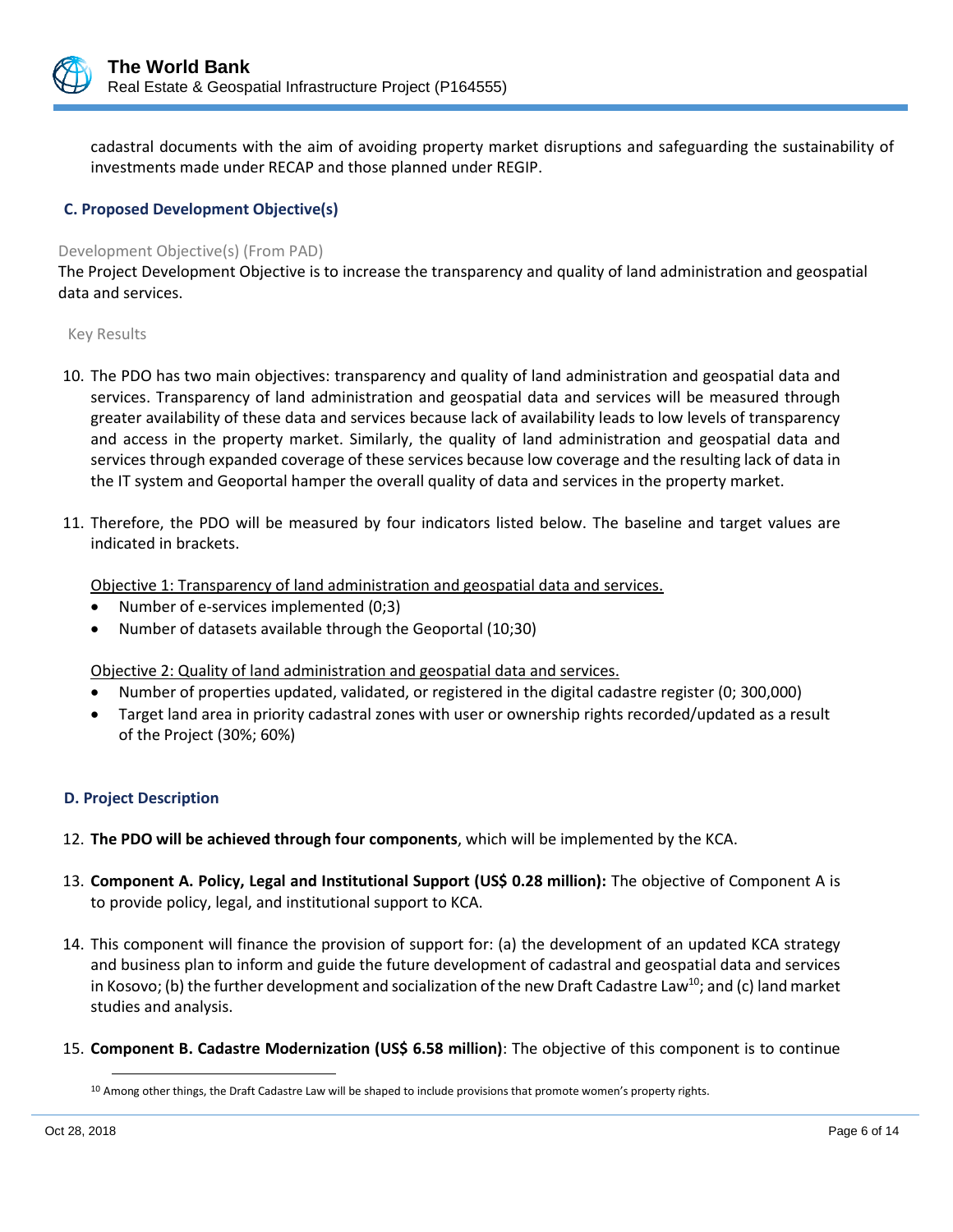

the modernization of the cadastre in Kosovo, which commenced under the RECAP project.

- 16. This component will finance the provision of support for: (a) cadastral reconstruction; (b) data quality improvement; (c) development of a utility cadastre; (d) the development of a building register; and (e) reengineering of MCOs.
- 17. **Component C. ICT and Geospatial Infrastructure (US\$ 8.14 million)**: The objective of this component is to make critical IT and geospatial investments in the Kosovo land and property market, and to support the implementation of KCA's IT and NSDI Strategies.
- 18. This component will finance the provision of support for: (a) the upgrade of KCLIS-SOA<sup>11</sup>; (b) KCA digital archive; (c) implementation of the KCA IT strategy; (d) investments in NSDI; and (e) enhancement of the national geodetic framework.
- 19. **Component D. Project Management, Capacity Building, Public Outreach, and Monitoring & Evaluation (US\$ 1.0 million):** The objective of this component is to ensure the smooth and timely implementation of the Project.
- 20. The component will finance the provision of support for: (a) the Project Implementation Unit (PIU) and donor coordination; (b) monitoring and evaluation; (c) customer satisfaction surveys;(d) public outreach and the grievance redress mechanism (GRM); (e) capacity building for KCA and KPCVA; and (f) the joint working group between KCA and KPCVA.

## **E. Implementation**

Institutional and Implementation Arrangements

- 21. KCA will implement the Project in close cooperation with the Ministry of Environment and Spatial Planning (MESP; KCA's line ministry), and Municipal Cadastre Offices (MCOs). Other stakeholders such as the Ministry of Finance (MOF), the Ministry of Public Administration<sup>12</sup>, the KPCVA and other public and private sector institutions producing and managing geospatial data will be involved as needed.
- 22. A Project Implementation Unit (PIU) will be established at KCA. The PIU will be staffed with a PIU Director, Procurement Specialist, FM Specialist, and technical experts on cadastre, IT, NSDI, and legal issues. In order to utilize the capacity built under RECAP, this will be done through direct contracting with respect to the staff that were engaged under RECAP. The PIU will be responsible for day-to-day implementation and for providing specific technical oversight to project activities. The PIU will be responsible for procurement, financial management, monitoring and evaluation, and safeguards under the Project. KCA has identified activities that will be financed as soon as Retroactive Financing becomes active. These include: support to Draft Cadastre Law, improving CR procedures, contracting CR, data quality improvement, creating inventory of the utility cadastre, updating standards for the building register, upgrade of KCLIS-SOA, upgrade of NSDI Geoportal,

l

<sup>&</sup>lt;sup>11</sup> Under RECAP, the Kosovo Land Information System (KCLIS) was enhanced towards a Service Oriented Architecture (KCLIS-SOA). The SOA allows KCLIS to re-combine existing functions to meet changing customer requirements, to develop new functions rapidly, and to scale operations to meet different levels of demand. SOA upgrade under REGIP would, therefore, include the launch of e-services, streamlining of business process and other activities. Please see Annex 4 for details.

<sup>12</sup> Ministry in charge of the eGateway.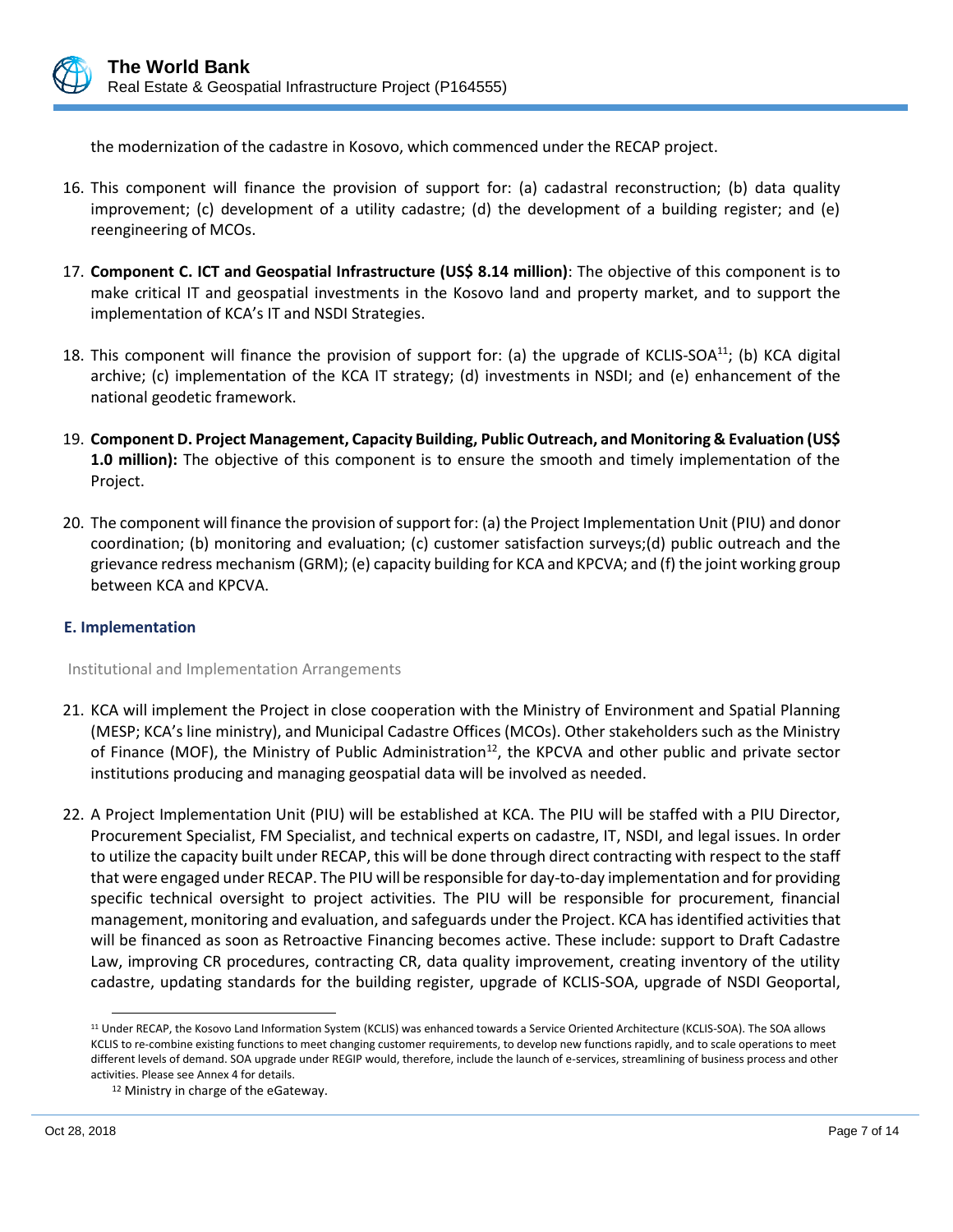development of e-services, and technical training. Furthermore, the Acting CEO of the KCA will also appoint staff members who will act as component/subcomponent leads and work in close cooperation with the PIU staff. KCA's experience in implementing the World Bank-financed RECAP project (2011-2018) has put in place good institutional capacity to implement the Project. Therefore, overall implementation readiness is considered high. The Bank team will also stand ready to provide hands-on implementation support to KCA as needed.

- 23. Given the importance of KCA and KPCVA's work for the land market in Kosovo, a joint KCA-KPCVA Working Group on property market in Kosovo was established with the support of the Norwegian Mapping Authority (Statens Kartverk). This Group will be continued under the Project and it will facilitate official collaboration between the KCA and KPCVA.
- 24. The Inter-Ministerial Committee on Land Administration (IMCLA) was established in 2009 by a Government Decision. The IMCLA consists of KCA, KPCVA, MESP, PMO, Ministry of Finance, Ministry for Public Administration, Ministry of Local Administration, Ministry of Agriculture, Forestry and Rural Development and others. The invitation to IMCLA meetings is dynamic and can include agencies and ministries as needed to improve coordination efforts where they are needed most. With the support of the RECAP Project, the IMCLA met twice a year. Such support will continue under REGIP to facilitate broader strategic dialogue on land and geospatial issues in Kosovo as well as provide KCA a platform to share Project developments and results and seek support on important matters e.g. the promulgation of the NSDI Law.
- 25. In terms of collaboration and synergies among external parties, Statens Kartverk, which has been supporting activities at KCA for several years and also funds the joint KCA-KPCVA Working Group, remains a close and natural partner for the World Bank. Coordinated policy on land and geospatial matters and investments related to IT and NSDI will be continued. The REGIP Project will also work closely with USAID, which has finished the Kosovo National Property Rights Strategy with the Ministry of Justice. Finally, REGIP will plan to continue dialogue with KPCVA and KPCVA's Board to ensure that Kosovo's two land sector agencies, KCA and KPCVA, are well coordinated.

#### . **F. Project location and Salient physical characteristics relevant to the safeguard analysis (if known)**

The direct project area would include the additional 30% of the priority cadastral zones of Kosovo (roughly 15% of territory) where cadastral reconstruction activities are planned. The specific areas will be selected in discussion with the KCA, MESP, and MCOs and this is expected to take place by the appraisal stage of project preparation. In addition, upgrading the cadastre IT system and digitizing all cadastral records will have national coverage, and the launch of e-services and the investments in priority geospatial datasets are online activities that will be available to everyone: citizens, private sector, and public sector.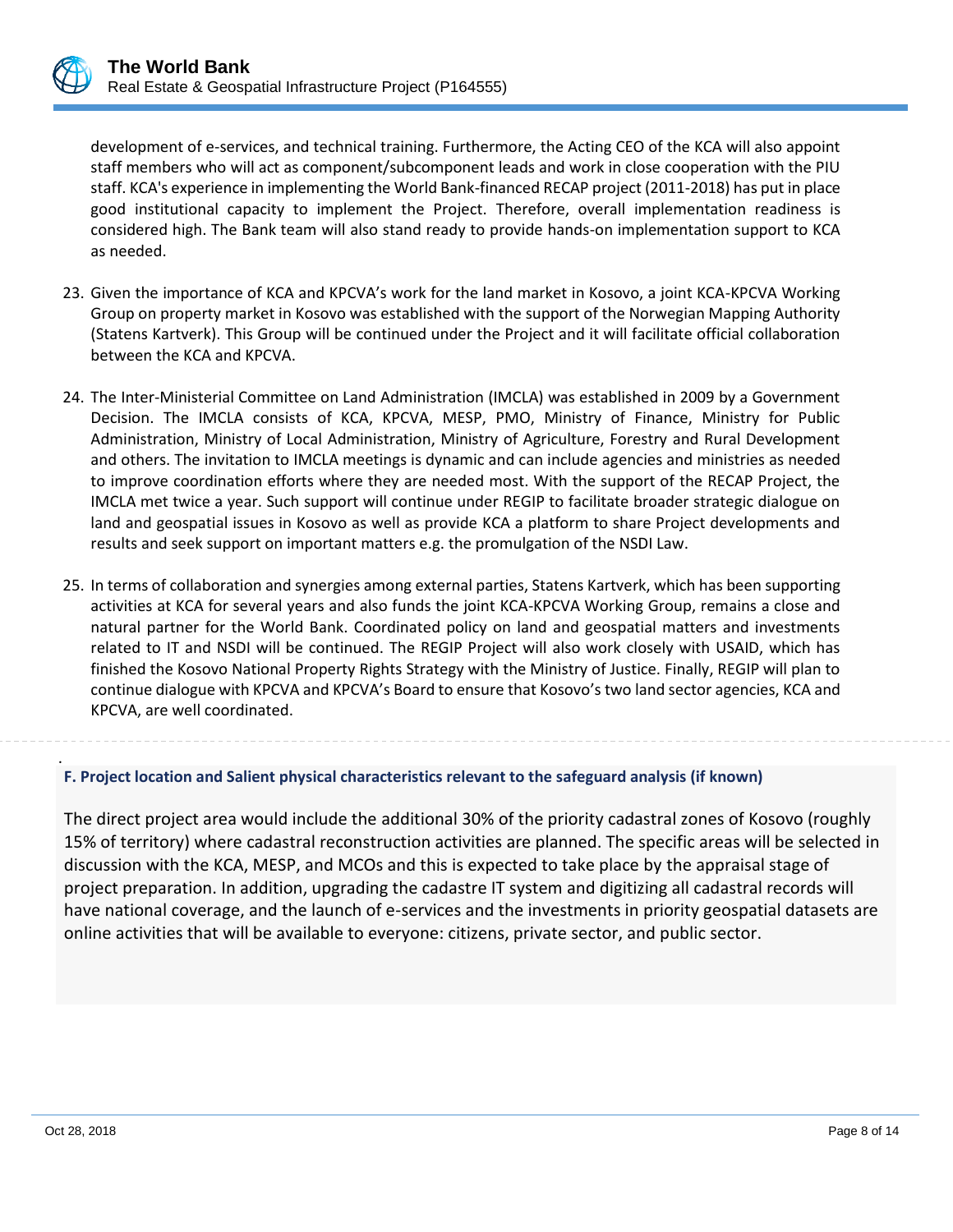

## **G. Environmental and Social Safeguards Specialists on the Team**

Esma Kreso Beslagic, Environmental Specialist Aimonchok Tashieva, Social Specialist

# **SAFEGUARD POLICIES THAT MIGHT APPLY**

| <b>Safeguard Policies</b>                                         | Triggered? | <b>Explanation (Optional)</b>                                                                                                                                                                                                                                                                                                                                                                                                                                                                                                                                                                                                                                                                                                                                                                                                                                                                                                                                                                                                                                                                                                                                                                                                      |
|-------------------------------------------------------------------|------------|------------------------------------------------------------------------------------------------------------------------------------------------------------------------------------------------------------------------------------------------------------------------------------------------------------------------------------------------------------------------------------------------------------------------------------------------------------------------------------------------------------------------------------------------------------------------------------------------------------------------------------------------------------------------------------------------------------------------------------------------------------------------------------------------------------------------------------------------------------------------------------------------------------------------------------------------------------------------------------------------------------------------------------------------------------------------------------------------------------------------------------------------------------------------------------------------------------------------------------|
| Environmental Assessment OP/BP 4.01                               | Yes        | The Project triggers Environmental Assessment<br>(OP/BP 4.01) because of the minor civil works during<br>the course of the proposed project. The associated<br>environmental impacts would typically include: dust,<br>noise, on-site safety and waste management. The<br>above impacts are to be successfully mitigated<br>through application of the good engineering and<br>construction practices, and with mitigation and<br>monitoring measures to be specified in the project<br>Environmental and Social Management Framework<br>(ESMF) prepared by KCA and approved by the World<br>Bank. This document will provide the necessary<br>environmental and social conditions, guidelines and<br>measures to be taken by the small works contractors<br>to ensure that health, safety and environmental<br>standards were met. Site-specific Environmental and<br>Social Management Plans (ESMPs) or Checklist EMPs<br>will be prepared in accordance with the ESMF<br>provisions aiming to mitigate any environmental and<br>social impacts, to provide the necessary conditions,<br>as well as guidelines and measures to be taken by<br>small works to ensure that health, safety and<br>environmental standards were met. |
| Performance Standards for Private Sector<br>Activities OP/BP 4.03 | No         | This policy is not triggered because Project activities<br>will not affect performance standards for private<br>sector activities.                                                                                                                                                                                                                                                                                                                                                                                                                                                                                                                                                                                                                                                                                                                                                                                                                                                                                                                                                                                                                                                                                                 |
| Natural Habitats OP/BP 4.04                                       | <b>No</b>  | This policy is not triggered because Project activities<br>will not be conducted in protected natural habitats.                                                                                                                                                                                                                                                                                                                                                                                                                                                                                                                                                                                                                                                                                                                                                                                                                                                                                                                                                                                                                                                                                                                    |
| Forests OP/BP 4.36                                                | No         | This policy is not triggered because Project activities<br>will not be conducted in protected and forest areas.                                                                                                                                                                                                                                                                                                                                                                                                                                                                                                                                                                                                                                                                                                                                                                                                                                                                                                                                                                                                                                                                                                                    |
| Pest Management OP 4.09                                           | No         | This policy is not triggered because Project activities<br>will not involve purchase, use or storage of<br>pesticides, nor will it support the procurement, or                                                                                                                                                                                                                                                                                                                                                                                                                                                                                                                                                                                                                                                                                                                                                                                                                                                                                                                                                                                                                                                                     |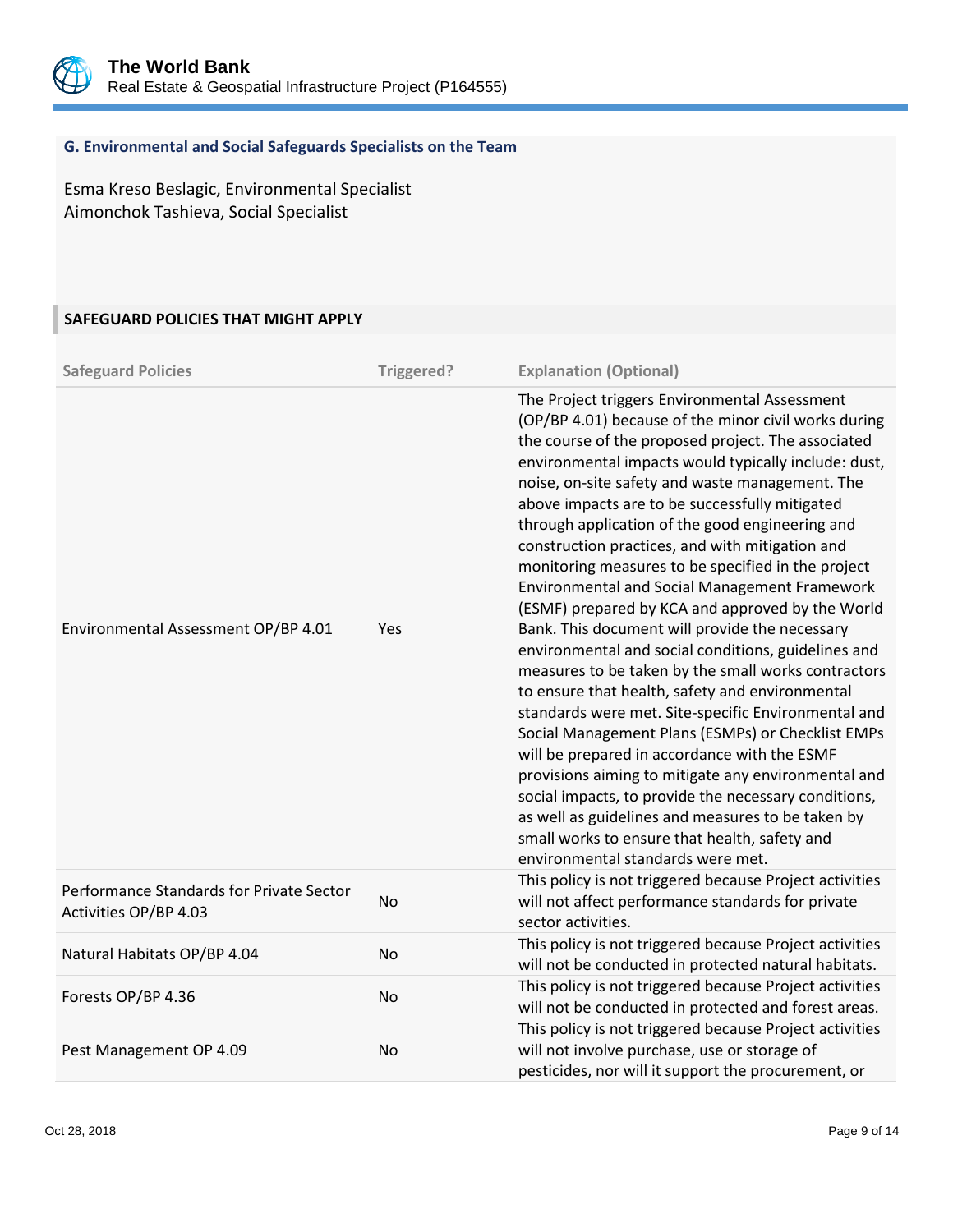

|                                                   |                | use of, or lead to the increased use of other<br>agricultural chemicals.                                                                                                                                                                                                                                                                                                                                                     |
|---------------------------------------------------|----------------|------------------------------------------------------------------------------------------------------------------------------------------------------------------------------------------------------------------------------------------------------------------------------------------------------------------------------------------------------------------------------------------------------------------------------|
| Physical Cultural Resources OP/BP 4.11            | N <sub>o</sub> | This policy is not triggered because Project activities<br>will not be conducted in areas with physical cultural<br>resources.                                                                                                                                                                                                                                                                                               |
| Indigenous Peoples OP/BP 4.10                     | No.            | This policy is not triggered because Project activities<br>will not be conducted in areas with indigenous<br>peoples.                                                                                                                                                                                                                                                                                                        |
| Involuntary Resettlement OP/BP 4.12               | N <sub>o</sub> | OP 4.12 is not triggered as the proposed project<br>does not finance any activities that would require or<br>entail any involuntary taking of land or restrictions of<br>access that may cause economic and social impacts.<br>Additionally, OP 4.12 does not apply to this project<br>as most of the risks are associated with disputes that<br>may arise between private parties in land titling<br>projects (footnote 8). |
| Safety of Dams OP/BP 4.37                         | <b>No</b>      | This policy is not triggered because Project activities<br>will not involve construction of dams or depend on<br>existing dams.                                                                                                                                                                                                                                                                                              |
| Projects on International Waterways<br>OP/BP 7.50 | <b>No</b>      | This policy is not triggered because Project activities<br>will not be conducted in or influence international<br>waterways.                                                                                                                                                                                                                                                                                                 |
| Projects in Disputed Areas OP/BP 7.60             | <b>No</b>      | This policy is not triggered because Project activities<br>will not be conducted in disputed areas.                                                                                                                                                                                                                                                                                                                          |

## **KEY SAFEGUARD POLICY ISSUES AND THEIR MANAGEMENT**

## **A. Summary of Key Safeguard Issues**

1. Describe any safeguard issues and impacts associated with the proposed project. Identify and describe any potential large scale, significant and/or irreversible impacts:

The Project has been classified as Category B mainly for minor civil works related to office renovation under Component B.

Environmental Safeguards. The Project triggers Environmental Assessment (OP/BP 4.01) because of the minor civil works during the course of the proposed project. The associated environmental impacts would typically include: dust, noise, on-site safety and waste management. The above impacts are to be successfully mitigated through application of the good engineering and construction practices, and with mitigation and monitoring measures to be specified in the project Environmental and Social Management Framework (ESMF) prepared by KCA and approved by the World Bank. This document will provide the necessary environmental and social conditions, guidelines and measures to be taken by the small works contractors to ensure that health, safety and environmental standards were met. Sitespecific Environmental and Social Management Plans (ESMPs) or Checklist EMPs will be prepared in accordance with the ESMF provisions aiming to mitigate any environmental and social impacts, to provide the necessary conditions, as well as guidelines and measures to be taken by small works to ensure that health, safety and environmental standards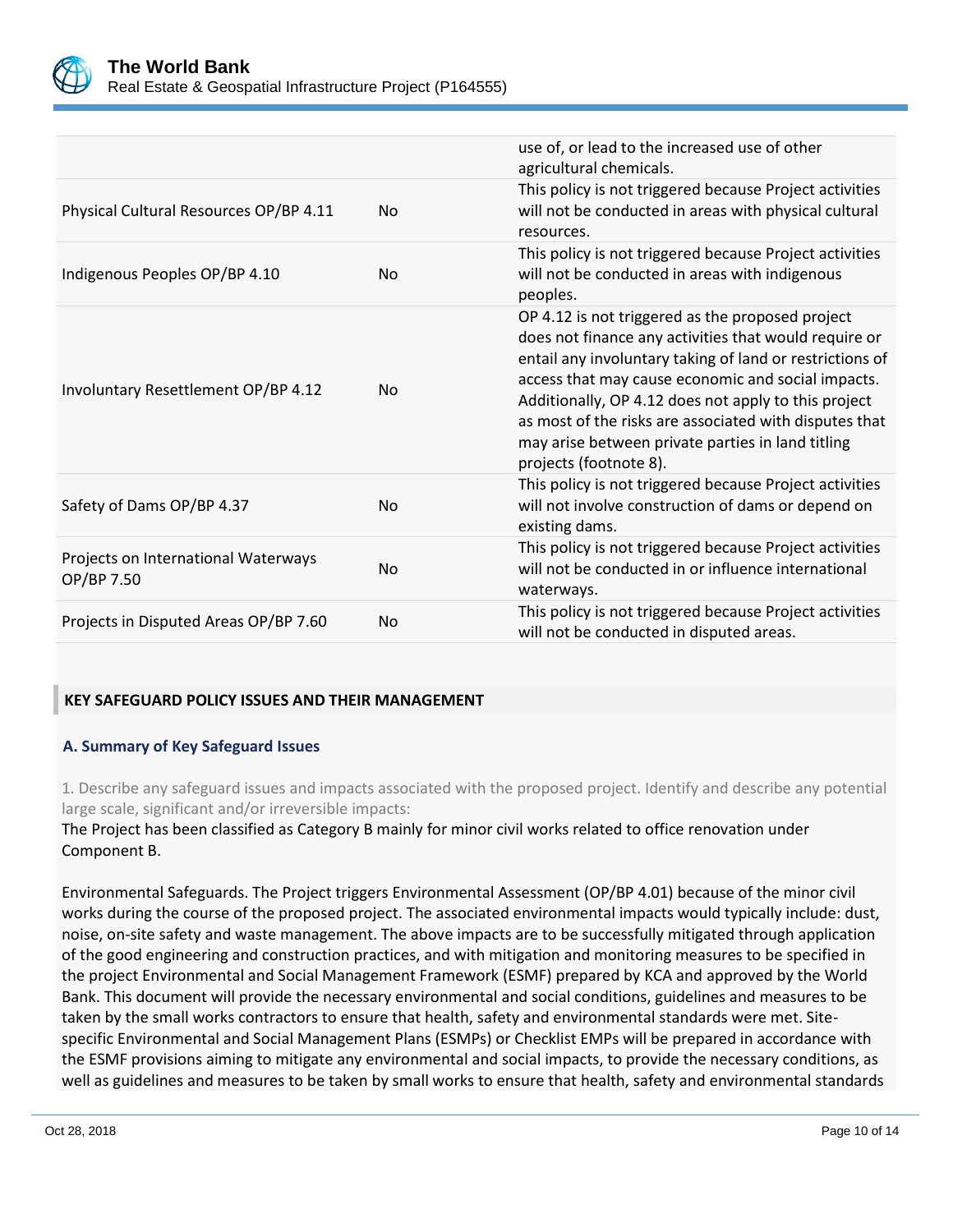

#### were met.

Social Safeguards. Similar to the previous project RECAP, the Project activities do not require any relocation or resettlement, nor will they cause any physical or economic displacement. Most of the investments consist of the provision of goods and services, as well as minor works for rehabilitation of small-scale infrastructure. Although the Project does not support any activities related to the actual process of receiving, verifying, and comparing the pre-1999 cadastral documents (which will be within KPCVA's role), it recognizes the potential risks that such activities may entail, including those related to increased insecurity of tenure and possible land market disruptions if pre-1999 cadastral documents are not properly integrated into the Kosovo cadastre. The return of these documents could help fill certain gaps in the Kosovo cadastre. At the same time, if the pre-1999 documents are not properly integrated into the Kosovo cadastre, it could potentially reduce tenure security and cause disruptions in the property market. This, in turn, could affect the sustainability of cadastre reconstruction investments. There is no indication when these documents may return, and it may not happen during the lifetime of this Project. With regard to mitigation measures, public awareness activities, meaningful consultations, and establishment and maintenance of project level Grievance Redress Mechanism (GRM) under Component D play an important role. Detailed procedures for GRM are reflected under the ESMF. In addition, the World Bank, as a major developmental partner of Kosovo, will continue to facilitate (and where appropriate, to engage) in policy dialogue with KCA, KPCVA and other stakeholders. This would be partially supported through a Bank-Executed Trust Fund, which among others, may also support preparation of market-focused case study. REGIP has unallocated funds in the amount of USD 0.5 million that could be used to support KPCVA at a later date.

2. Describe any potential indirect and/or long term impacts due to anticipated future activities in the project area: The Project activities, if not implemented properly, could result in dust and noise impact.

On the social side, the Project activities do not pose any risk. However, the sustainability of Project activities could be affected if the pre-1999 documents are not integrated properly into the Kosovo cadastre (as discussed above).

## 3. Describe any project alternatives (if relevant) considered to help avoid or minimize adverse impacts.

Given the potential risk to the sustainability of Bank-financed support to cadastral reconstruction under REGIP and RECAP, the Bank team held several discussions with KPCVA during between June 2017 and October 2018 to explore the possibility of including KPCVA as an implementing agency under REGIP in order to better manage the overall property market risk and sustainability risk. However, these discussions were inconclusive.

Therefore, as a mitigation measure, REGIP has unallocated funds in the amount of USD 0.5 million that could be used to support KPCVA at a later date subject to a Project Restructuring. Additionally, REGIP has planned a strong engagement with KPCVA through a joint KCA-KPCVA Working Group under Component D so that Kosovo's two land sector agencies—KCA (REGIP implementing agency) and KPCVA—have a formal mechanism to coordinate and work on land sector issues. Finally, REGIP will also support training and capacity building at KPCVA, also through Component D.

4. Describe measures taken by the borrower to address safeguard policy issues. Provide an assessment of borrower capacity to plan and implement the measures described.

KCA is adequately staffed and has experience in safeguards implementation and monitoring gained from RECAP. The PIU will have a designated specialist covering the issues of environmental safeguards, including preparation and/or review of the prepared checklists, completed screening and successful integration of the checklists into the bidding documents and contracts for works and supervision. The Bank's Environmental and Social Safeguards Specialists will provide regular support in strengthening the safeguards management capacity of KCA.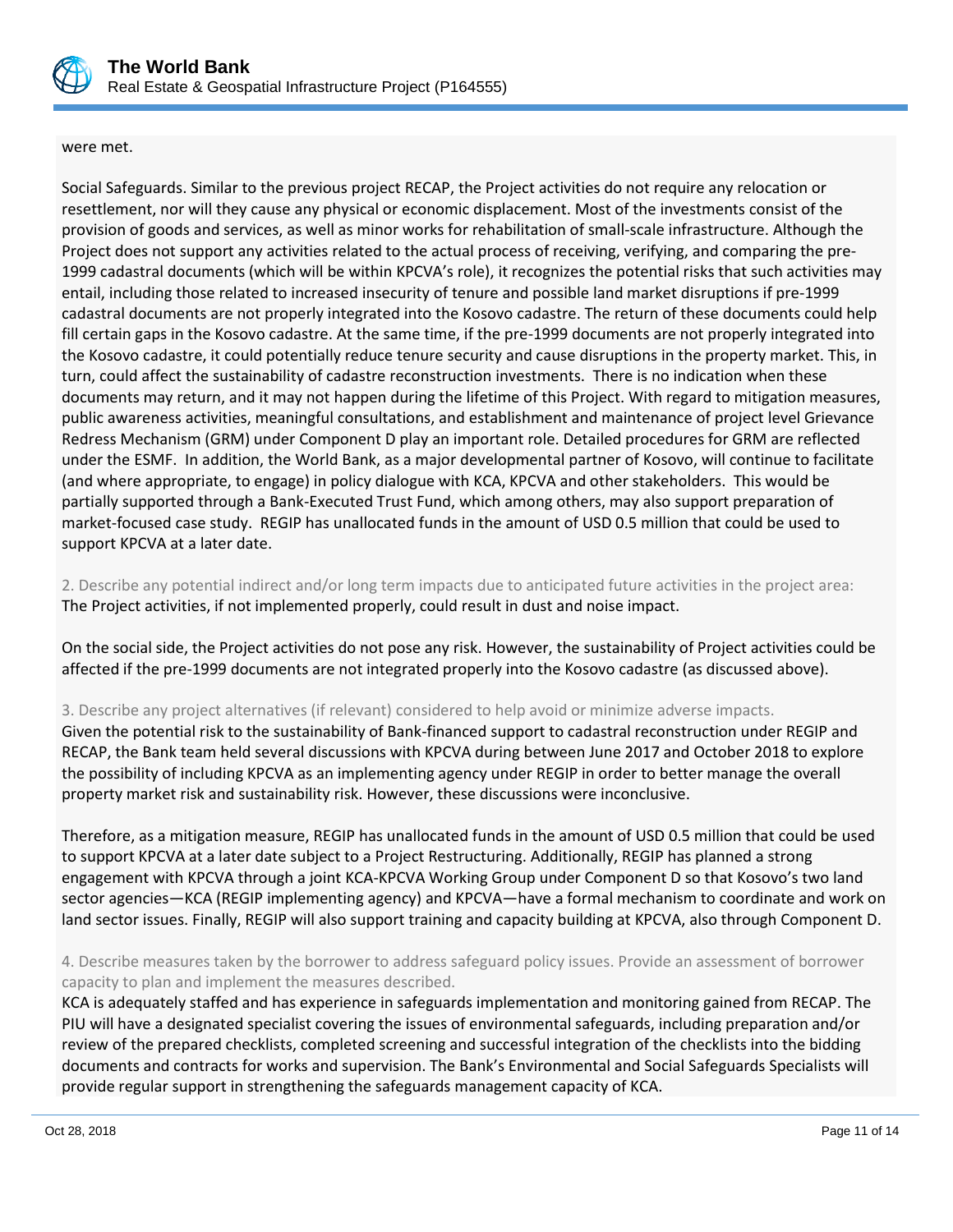

5. Identify the key stakeholders and describe the mechanisms for consultation and disclosure on safeguard policies, with an emphasis on potentially affected people.

The draft ESMF cleared by the Bank on October 24, 2018 was disclosed in three languages (English, Albanian, and Serbian) on the KCA website on October 26, 2018, and public consultations took place on November 2, 2018 at KCA central office in Prishtina. Roughly 35 people from 15 stakeholder institutions/organizations attended the ESMF consultations. The stakeholders included: Ministry of Environment and Spatial Planning, MCO North Mitrovica, KPCVA, Ministry of Agriculture, Ministry of Agriculture, Agency for Gender Equality, Kosovo Women's Network, Chamber of Notaries, Association of Licensed Surveyors, GIZ, USAID Property Rights Project etc.

## **B. Disclosure Requirements**

**Environmental Assessment/Audit/Management Plan/Other** 

| 18-Oct-2018                 | 25-Oct-2018                       |                                                                                                                |
|-----------------------------|-----------------------------------|----------------------------------------------------------------------------------------------------------------|
| Date of receipt by the Bank | Date of submission for disclosure | For category A projects, date of<br>distributing the Executive Summary of<br>the EA to the Executive Directors |

**"In country" Disclosure** Kosovo

02-Nov-2018

#### Comments

The consultations took place on November 2, 2018 at KCA office. Key stakeholders were invited. Minutes were incorporated into ESMF.

## **C. Compliance Monitoring Indicators at the Corporate Level (to be filled in when the ISDS is finalized by the project decision meeting)**

**OP/BP/GP 4.01 - Environment Assessment** 

Does the project require a stand-alone EA (including EMP) report? NA

**The World Bank Policy on Disclosure of Information**

Have relevant safeguard policies documents been sent to the World Bank for disclosure?

#### Yes

Have relevant documents been disclosed in-country in a public place in a form and language that are understandable and accessible to project-affected groups and local NGOs? Yes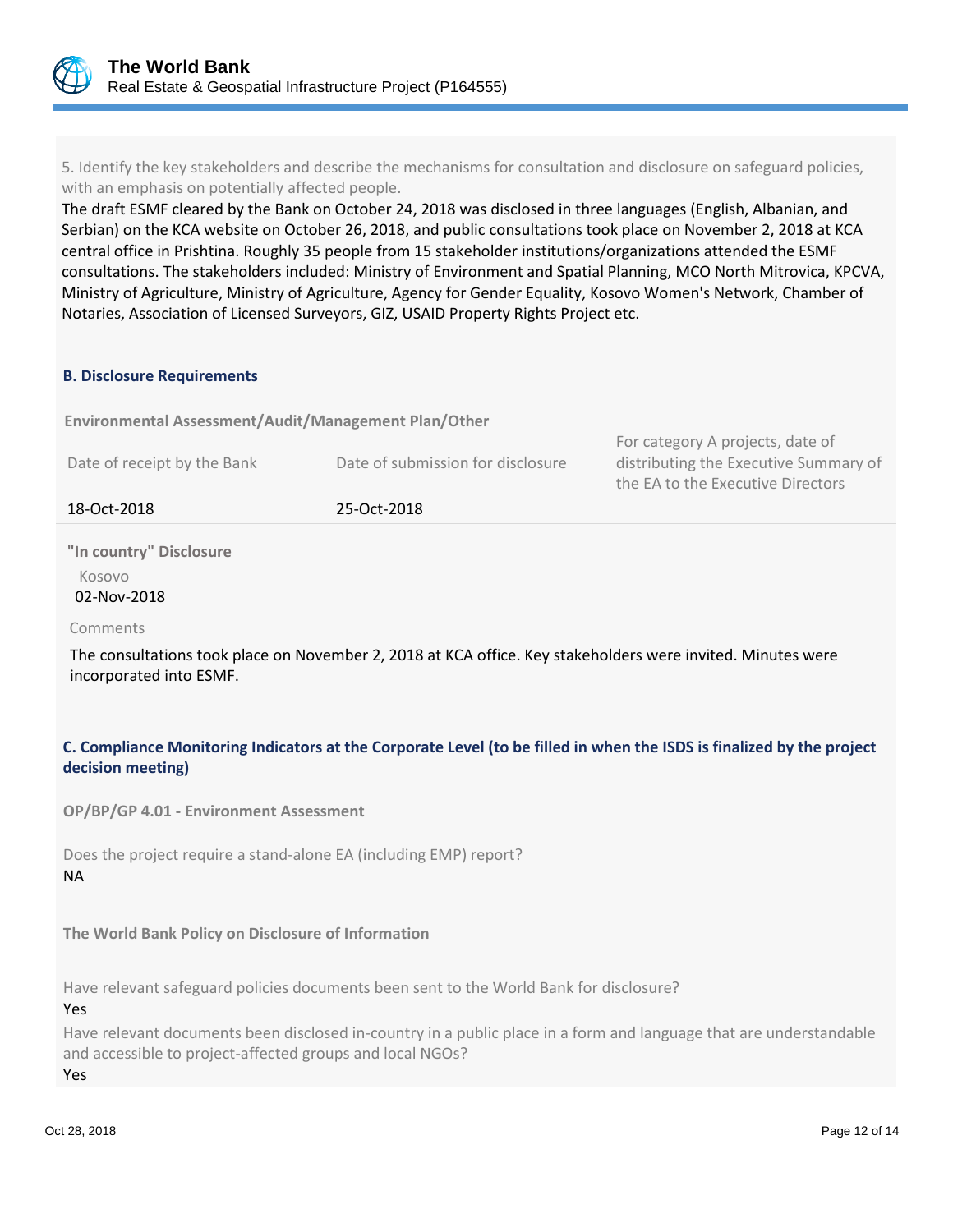

**All Safeguard Policies**

Have satisfactory calendar, budget and clear institutional responsibilities been prepared for the implementation of measures related to safeguard policies?

Yes

Have costs related to safeguard policy measures been included in the project cost?

#### Yes

Does the Monitoring and Evaluation system of the project include the monitoring of safeguard impacts and measures related to safeguard policies?

## NA

Have satisfactory implementation arrangements been agreed with the borrower and the same been adequately reflected in the project legal documents?

Yes

## **CONTACT POINT**

#### **World Bank**

Aanchal Anand Young Professional

Kathrine M. Kelm Sr Land Administration Specialist

#### **Borrower/Client/Recipient**

Republic of Kosovo

#### **Implementing Agencies**

Ministry of Environment and Spatial Planning Arben Citaku Permanent Secretary arben.citaku@rks-gov.net

Kosovo Cadastre Agency Avni Ahmeti Acting CEO akk@rks-gov.net